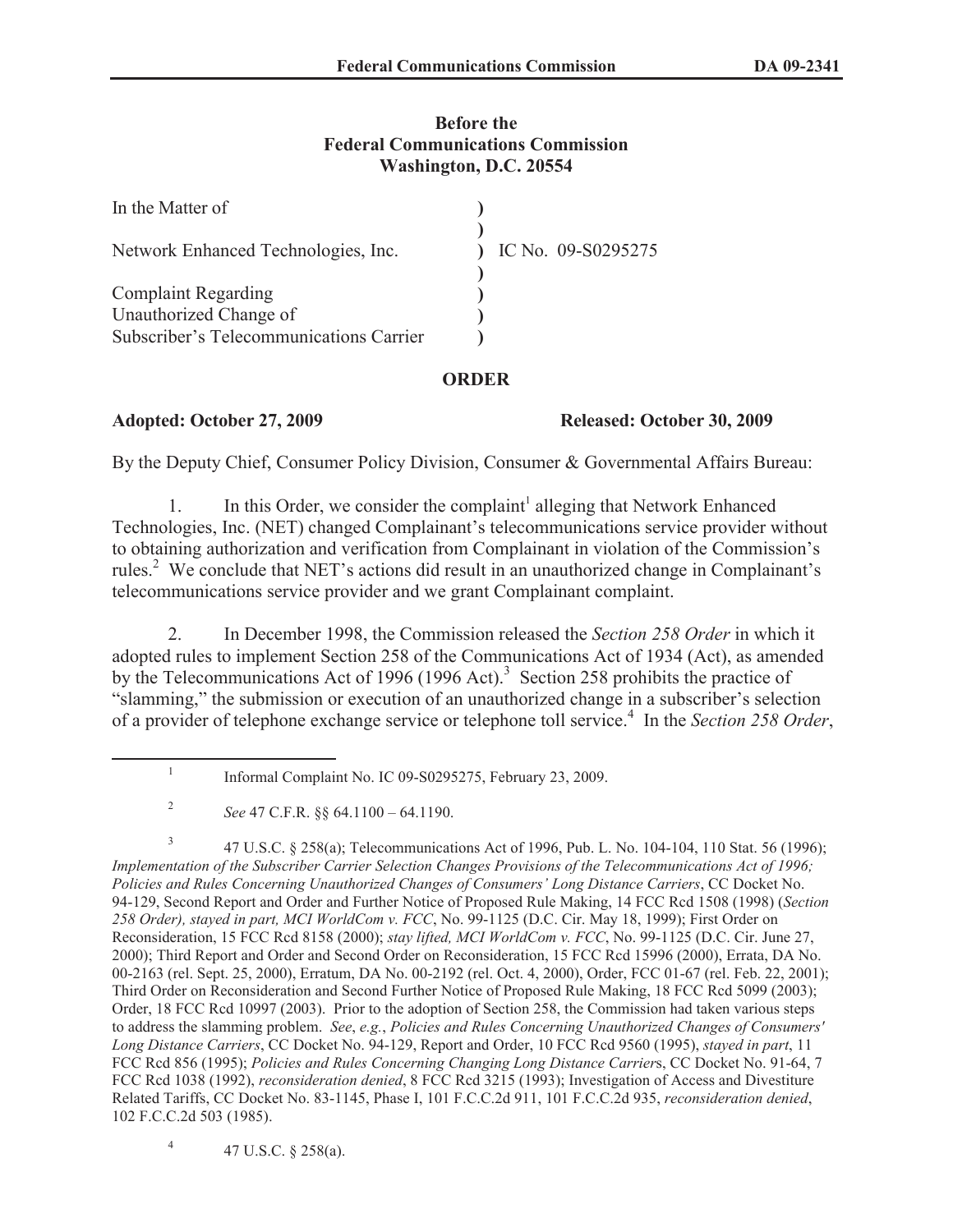the Commission adopted aggressive new rules designed to take the profit out of slamming, broadened the scope of the slamming rules to encompass all carriers, and modified its existing requirements for the authorization and verification of preferred carrier changes. The rules require, among other things, that a carrier receive individual subscriber consent before a carrier change may occur.<sup>5</sup> Pursuant to Section 258, carriers are absolutely barred from changing a customer's preferred local or long distance carrier without first complying with one of the Commission's verification procedures.<sup>6</sup> Specifically, a carrier must: (1) obtain the subscriber's written or electronically signed authorization in a format that meets the requirements of Section 64.1130; (2) obtain confirmation from the subscriber via a toll-free number provided exclusively for the purpose of confirming orders electronically; or (3) utilize an independent third party to verify the subscriber's order.<sup>7</sup>

3. The Commission also has adopted liability rules. These rules require the carrier to absolve the subscriber where the subscriber has not paid his or her bill. In that context, if the subscriber has not already paid charges to the unauthorized carrier, the subscriber is absolved of liability for charges imposed by the unauthorized carrier for service provided during the first 30 days after the unauthorized change.<sup>8</sup> Where the subscriber has paid charges to the unauthorized carrier, the Commission's rules require that the unauthorized carrier pay 150% of those charges to the authorized carrier, and the authorized carrier shall refund or credit to the subscriber 50% of all charges paid by the subscriber to the unauthorized carrier.<sup>9</sup> Carriers should note that our actions in this order do not preclude the Commission from taking additional action, if warranted, pursuant to Section 503 of the Act.<sup>10</sup>

4. We received Complainant's complaint on January 14, 2009, alleging that Complainant's telecommunications service provider had been changed from its authorized carrier to NET without Complainant's authorization. Pursuant to Sections 1.719 and 64.1150 of our rules,<sup>11</sup> we notified NET of the complaint. NET has failed to respond to the complaint.<sup>12</sup> The failure of NET to respond or provide proof of verification is presumed to be clear and

5 *See* 47 C.F.R. § 64.1120.

6 47 U.S.C. § 258(a).

7 *See* 47 C.F.R. § 64.1120(c). Section 64.1130 details the requirements for letter of agency form and content for written or electronically signed authorizations. 47 C.F.R. § 64.1130.

8 *See* 47 C.F.R. §§ 64.1140, 64.1160. Any charges imposed by the unauthorized carrier on the subscriber for service provided after this 30-day period shall be paid by the subscriber to the authorized carrier at the rates the subscriber was paying to the authorized carrier at the time of the unauthorized change. *Id.*

9 *See* 47 C.F.R. §§ 64.1140, 64.1170.

<sup>10</sup> *See* 47 U.S.C. § 503.

<sup>11</sup> 47 C.F.R. § 1.719 (Commission procedure for informal complaints filed pursuant to Section 258 of the Act); 47 C.F.R. § 64.1150 (procedures for resolution of unauthorized changes in preferred carrier).

<sup>12</sup> Notice of Informal Complaint No. IC 09-S0295275 was mailed on March 5, 2009. On March 19, 2009 the Commission received the certified mail return receipt confirming delivery.